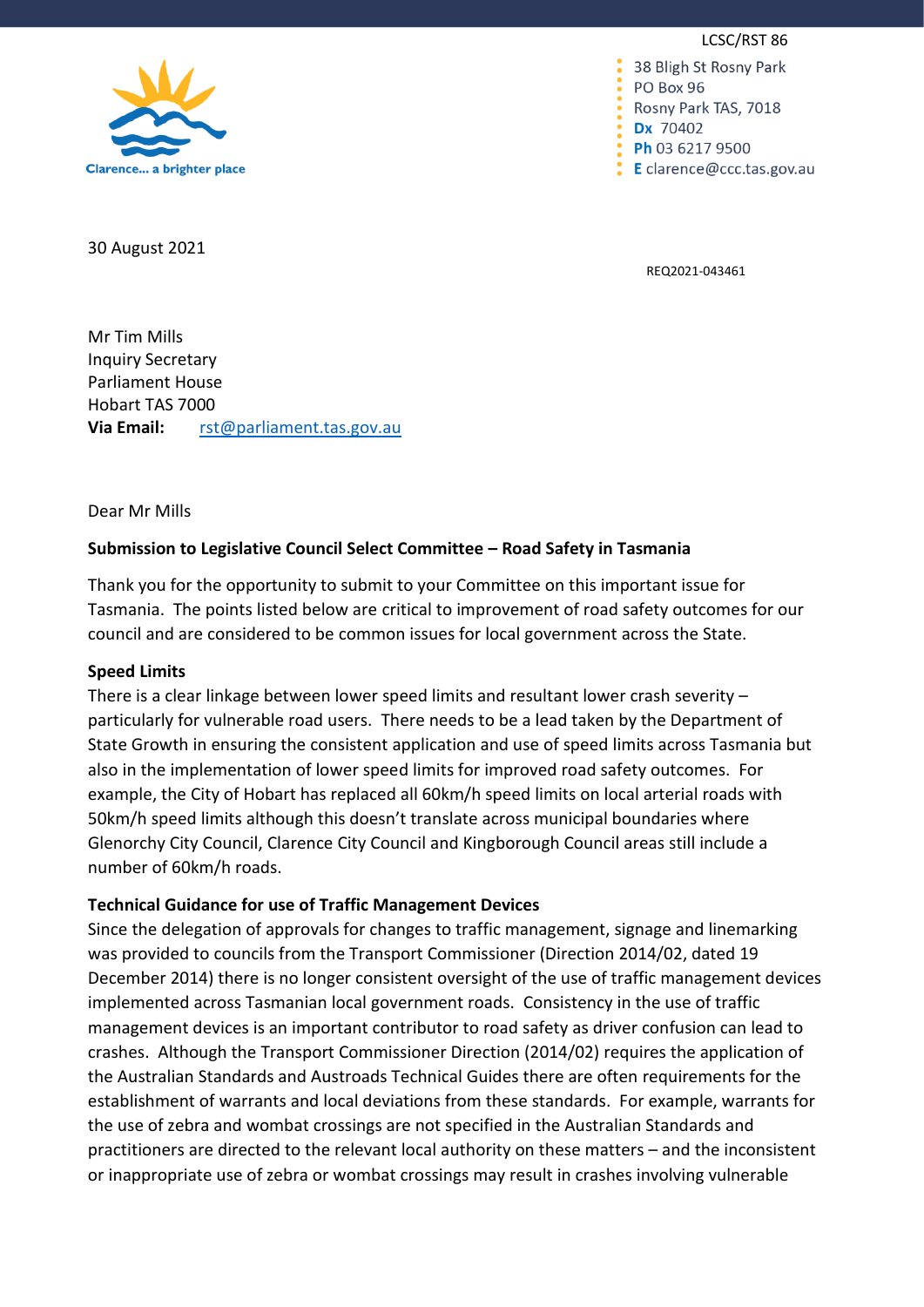road users. In Victoria, there are supplements published by VicRoads that provide warrants and agreed variations to the Austroads Guides and Australian Standards.

## **Maintenance of line marking on Local Government road networks**

The arrangements for maintenance of line marking on Local Government road networks is a legacy issue which does not reflect the importance of the task. Current arrangements are that DSG are responsible for funding the work and councils put forward lists, annually, of sites where they wish line marking to be renewed. DSG then make decisions on which sites are addressed based on available funds and focus the efforts of their contractors on defined geographic areas of work, for efficiency reasons, to achieve the best value from available funds.

There is no proper 'asset management' approach to renewal of line marking. A data base of existing line marking and its condition against importance of individual road function does not exist. This means that the actual funding needed to maintain an accepted level of service for line marking against road function and road priority is unknown. Given the obvious importance of line marking in road safety outcomes, this seems an area where improvement is very much needed.

## **Ability to be more strategic in allocation of funds targeting safety improvements**

Current funding streams for road safety projects, such as the Blackspot Program, Vulnerable Road User Program (VRUP), Safer Rural Roads Program (SRRP), tend to follow a piecemeal approach based on an annual review, usually conducted within a very limited timeframe, of potential eligible projects against available crash data and in acknowledgement of overall grant funding constraints. These funding programs have generally been running for many years and the 'low hanging fruit' has been addressed, so that it has become more difficult to find eligible projects and projects put forward now tend to be marginal against eligibility criteria.

Funding for a more strategic analysis of road safety issues, taking a longer term view and based on a network approach could deliver more meaningful outcomes and allow councils to support grant funding through their own capital budget processes, i.e. co-fund safety projects. The current annual 'rush' to identify and put forward projects does not work well with council's internal annual capital budget processes and makes co-funding very difficult.

## **Review of effectiveness of funded projects**

There are several programs to improve road safety within the state and at individual local government level, but the effectiveness of these programs, on completion, is not well assessed or communicated with road safety professional. Case studies and assessment of completed programs or projects would assist local government professionals to identify and translate learnings to similar projects.

### **Driver awareness /education programs**

There are limited programs for delivering/improving driver awareness and safety awareness into specific community target groups, for example, college students, school children or new drivers. Awareness of road rules and driver safety could be embedded in vocational training or similar.